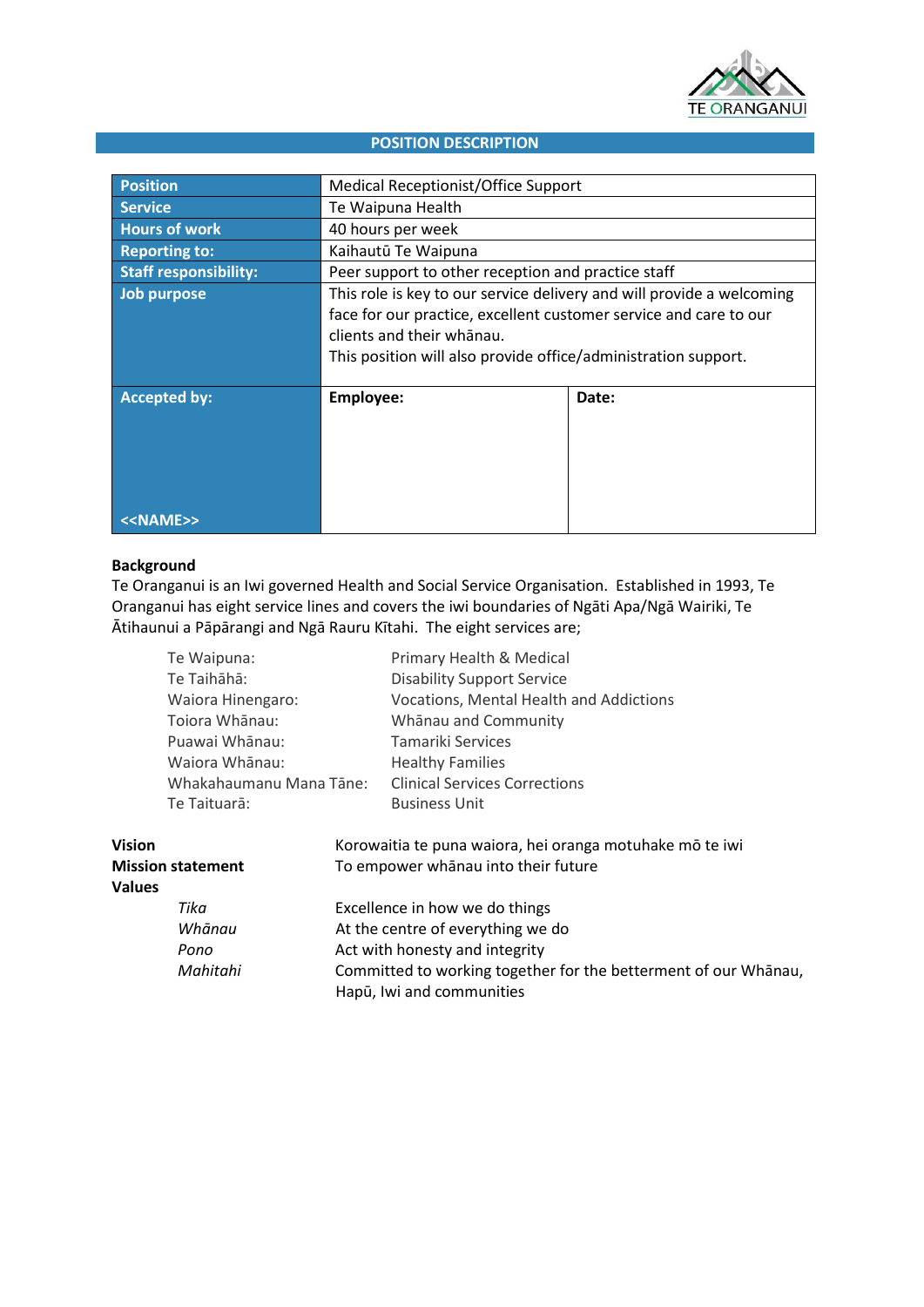

# **Key Results Area 1: Ensure service is provided to our clients in a professional and friendly manner:**

### **Tasks:**

- Ensuring that excellent customer service is provided during all phone and face-to-face contacts with clients, visitors, other staff and external personnel;
- Ensuring appointments and payments for services are managed accurately;
- Understanding and using practice manuals relating to clerical and operational matters;
- Effectively working with clients to ensure outstanding accounts are paid in a timely manner;
- Responding to client concerns or complaints by recording these or referring to the Kaihautū in accordance with Te Oranganui policy;
- Ensuring your reception services are provided in accordance with the Code of Health and Disability Services consumers Rights 1996 and Privacy Act 2020;
- Representing Te Oranganui at all times in a positive and proactive manner.

### **Key Results Area 2: Ensure administration duties are carried out to a high standard**

### **Tasks:**

- Contributing to the effective maintenance and management of the WRHN Client Register
- Performing typing, scanning and filing duties accurately;
- Ensuring accurate reconciliation and banking of cash received;
- Providing administration support to the service and administration team;
- Understanding and using the correct procedures for inputting client demographic information;
- Processing enrolment forms, client information forms and transferring information to or from other practices as required;
- Ensuring incoming and outgoing mail is processed promptly and accurately;
- Accurately completing any other administration duty as required.
- Purchasing goods/supplies as requested

# **Key Results Area 3: Provide a safe environment for clients, visitors and other staff**

**Tasks:**

- Taking responsibility for your own personal health and safety and ensuring that your work practices do not provide a hazard or harm to others
- Understanding and promoting emergency procedures such as fire and earthquake response and evacuation in accordance with statutory requirements
- Accurately reporting all events, accidents and incidents including near misses and also participating in prevention strategies
- Ensuring that the practice is opened and closed in a manner that maintains your security and that of the premises.

# **Key Results Area 4: Managing all clerical resources in an effective and cost efficient manner**

- **Tasks:**
- Ensuring all office equipment is used correctly and notifying the right people of any faults or problems;
- Providing problem solving as needed in regard to computer systems, fax machines, photocopiers and printers and EFTPOS machines;
- Ensuring that the clinic has adequate office supplies. Notifying the appropriate person if office supplies are low.

# **Key Results Area 5: Maximising the professional development of peers and self**

**Tasks:**

- Participating in your regular performance appraisal and setting work and personal goals for the coming year
- Supporting new colleagues throughout their orientation and induction processes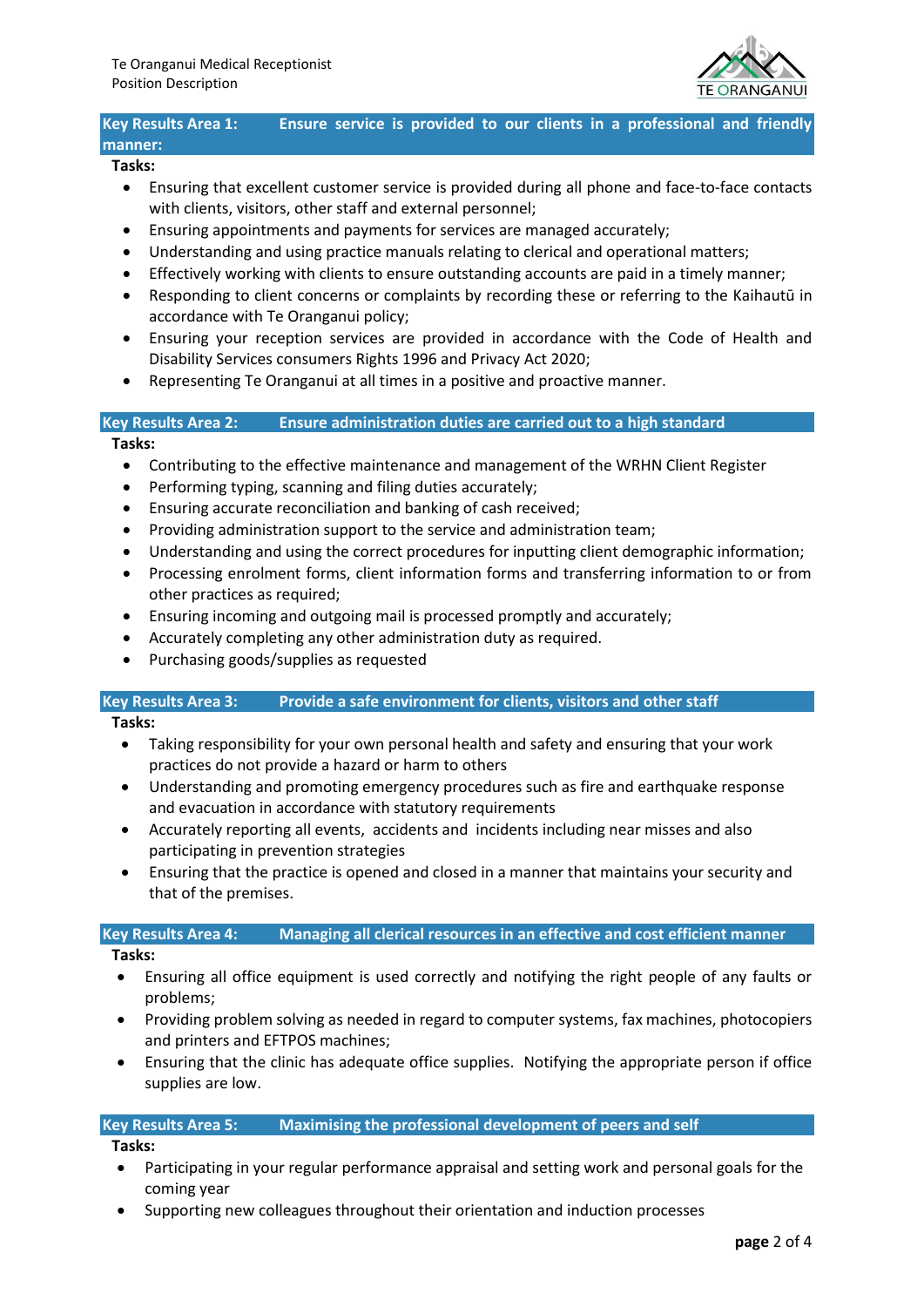

• Attending education sessions provided for your ongoing development

# **Key Results Area 6: Promote, monitor and participate in all quality improvement activities**

### **Tasks:**

- Offering suggestions on how the quality of service can be improved
- Passing on feedback from clients or visitors to the appropriate people
- Participating in practice accreditation activities

# **General Provisions**

- Actively participate in Te Oranganui kaupapa activities including attending hui, karakia, whakawhanaungatanga, waiata sessions etc;
- Uphold the principles of Whānau Ora working across teams and functions; acknowledging the unique skills and abilities all kaimahi bring
- Ensure you maintain an accurate and up to date understanding of Te Oranganui policies and that you uphold these at all times;
- Ensure the health & safety of yourself as well as others in your working environment, upholding organisational health and safety policies and procedures at all times;
- Proactively promote Te Oranganui in a positive light in all activities
- Actively participate in ongoing professional development and in service training opportunities

*The above statements are intended to describe the general nature and level of work being performed by the job holder. They are not construed as an exhaustive list of all responsibilities, duties, or skills required of the job holder. From time to time, personnel may be required to perform duties outside of their normal responsibilities as needed.*